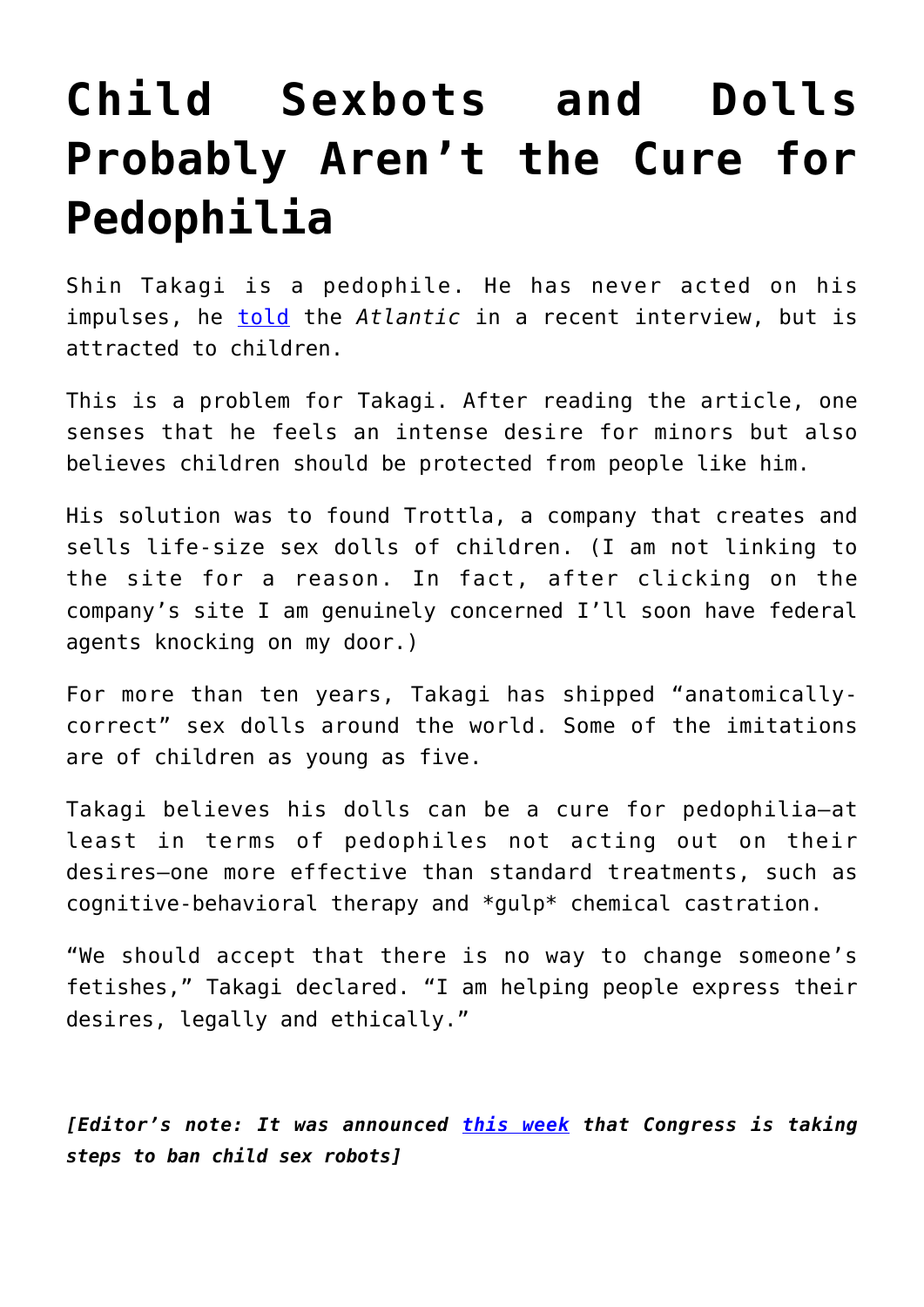The article prompted NBC to wonder if child sex droids could soon be employed to prevent pedophilia.

"Child sex dolls are already a reality, and in the near future childlike sexbots will exist, so we have to decide what to do about this issue," Marc Behrendt, a philosopher at ULB University in Belgium, [told](https://www.nbcnews.com/mach/science/would-child-sex-robots-stop-pedophilia-or-promote-it-ncna834576?cid=sm_npd_nn_fb_ma) the network. "Do we ban them completely, or do we investigate on a small scale whether this technology could be helpful in preventing attacks?"

To some people, the idea of treating a pedophilia epidemic by giving pedophiles child robots might sound a bit strange. One might suspect that allowing pedophiles to have objects onto which they can unleash their desires could feed their lurid thoughts and encourage deviant behavior instead of discouraging it. (A few of my Christian friends like to point out that Ted Bundy [suggested](https://themonstersamongus.com/ted-bundy-tells-how-pornography-is-what-led-to-him-becoming-a-serial-killer/) his road to the electric chair began with dirty magazines.) It also invites an important philosophical question: Is this what humans are intended for?

The notion that child sexbots and dolls could be a prudent solution to pedophilia makes a bit more sense, however, through the lens of postmodern philosophy, particularly Utilitarianism, Relativism, and Sensualism.

Takagi may or may not have studied philosophy, but he succinctly expressed the essence of Sensualism—a doctrine of ethics that says feeling is the lone criterion for what is good—in his interview with the *Atlantic*.

"It's not worth living if you have to live with repressed desire," Takagi says at one point.

It's a line that brought to mind Oscar Wilde's bleak observation that resisting desire is hopeless.

"The only way to get rid of a temptation is to yield to it," Lord Henry says in *[The Picture of Dorian Gray](http://amzn.to/2EqqbZq)*. "Resist it, and your soul grows sick with longing for the things it has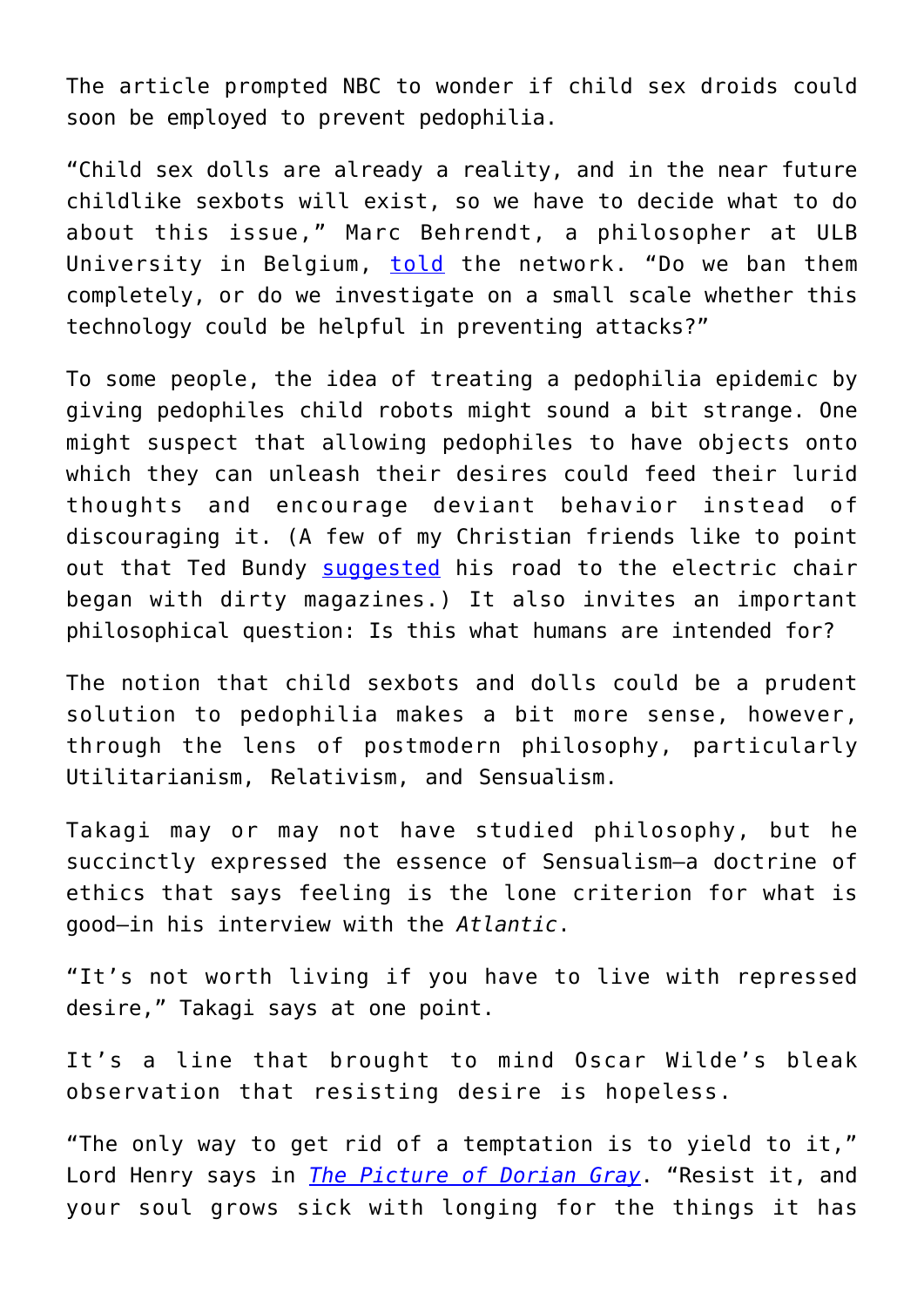forbidden to itself, with desire for what its monstrous laws have made monstrous and unlawful." (Lord Henry is clearly a Sensualist himself, though a highly-entertaining one.)

Aristotle rejected such thinking. In the *Nicomachean Ethics,* he argued that *choice* was the primary quality that separated man from beast. Both creatures feel desire; both feel passion. But man can choose to act or not to act, he can restrain his passions.

"A man of defective self-restraint acts from desire but not from choice," Aristotle [wrote](http://www.perseus.tufts.edu/hopper/text?doc=Perseus%3Atext%3A1999.01.0054%3Abook%3D3), "and on the contrary a selfrestrained man acts from choice and not from desire."

Similarly, Relativism rests on the idea that truth emanates from within and there is no objective reality. Under such a philosophy, having sex all day with child androids is no more right or wrong than feeding hungry orphans.

If such a philosophy sounds impractical and absurd, there is a reason for that: [it is.](https://www.intellectualtakeout.org/blog/how-relativism-contradicts-itself) But there is no doubting Relativism's [cultural influence.](https://www.intellectualtakeout.org/article/i-love-you-daddy-triumph-relativism)

Still, Relativism would be an unworkable philosophy without the third item: Utilitarianism.

Under this ethic, an action is good or bad based on its outcomes or consequences. This differs sharply from the classical and Christian traditions, which found that certain traits and actions[—the Cardinal Virtues](https://en.wikipedia.org/wiki/Cardinal_virtues) of prudence, courage, temperance, and justice, for example—are intrinsically good.

Sleeping with a child sexbot would be wrong under the classical framework because it would be considered intemperate and imprudent. Under a Utilitarian framework, however, the action would be good *if* it reduced pedophilia.

Would giving pedophiles child sex dolls and androids actually reduce pedophilia? Many experts have their doubts.